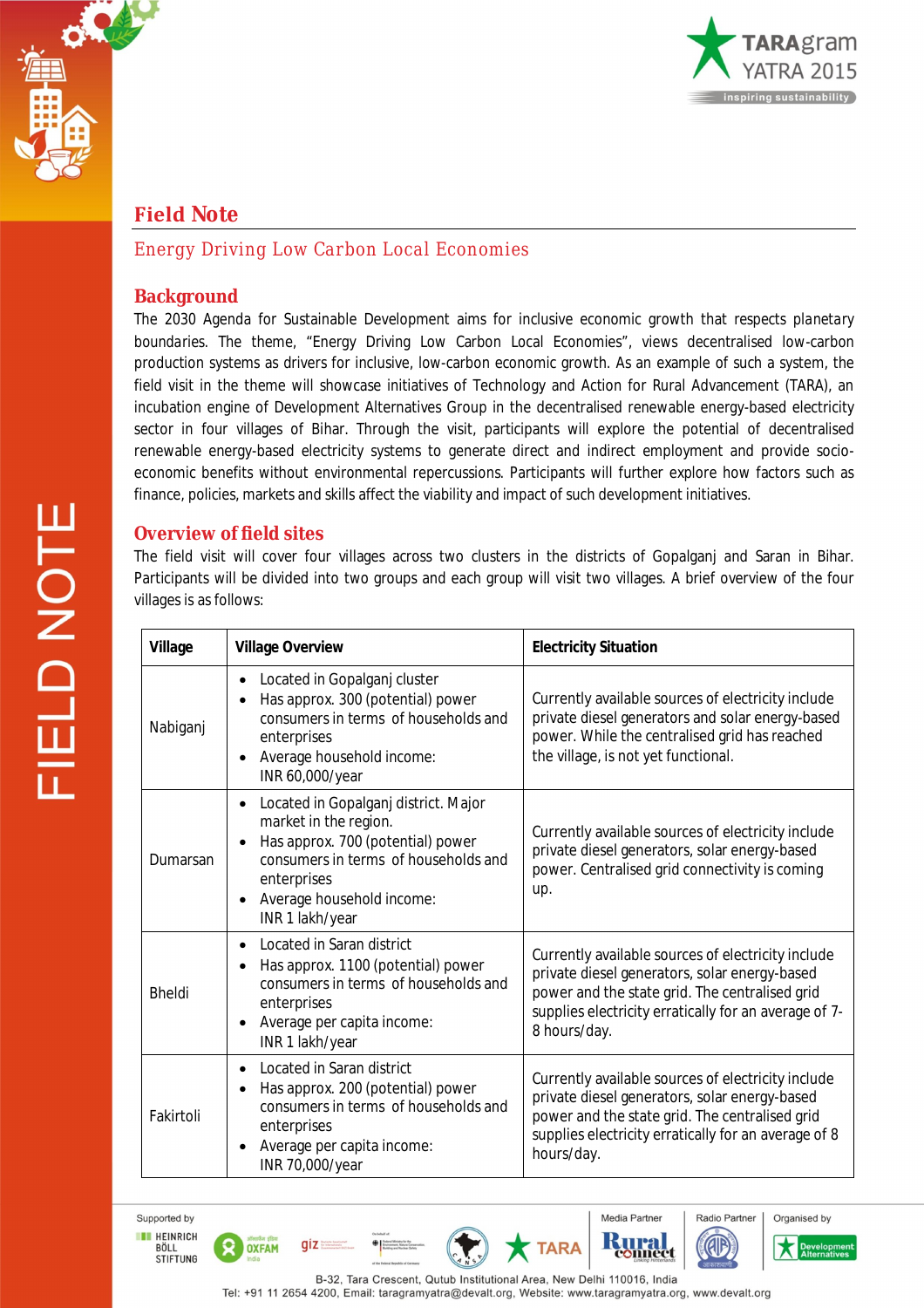





*Field sites*

# **Structure and Agenda**

While one group of participants is scheduled to visit Nabiganj and Dumarsan, the second group will visit Bheldi and Fakirtoli. The field visit of each group will follow the following structure:

## **Day 1 (8th October 2015)**

Supported by

**THE HEINRICH** 

BÖLL<br>STIFTUNG

 $\Omega$ 

OXFAM

 $giz =$ 

| Agenda: Day 1 (8 <sup>th</sup> October 2015) |                                                                                 |  |
|----------------------------------------------|---------------------------------------------------------------------------------|--|
| <b>Time</b>                                  | <b>Activity</b>                                                                 |  |
| $6:45$ AM                                    | Departure from New Delhi for Patna by flight                                    |  |
| $8:20$ AM                                    | Arrival at Patna airport; departure from Patna airport for field sites by cab   |  |
| $11:30$ AM                                   | Arrival at field sites                                                          |  |
| 11:30 AM - 5:30 PM                           | Field visit. Lunch will be served in the field site                             |  |
| 5:30 PM                                      | Departure from field site towards Hotel Simna International, Muzaffarpur by cab |  |
| $8:30$ PM                                    | Arrival at Hotel Simna International, Muzaffarpur; dinner and overnight stay    |  |

 **Observation of solar power plant and distribution infrastructure:** The visit will begin with an observation of the installed technology. This segment of the visit aims to demonstrate the technical and economic specifications of the production and distribution model.

B-32, Tara Crescent, Qutub Institutional Area, New Delhi 110016, India Tel: +91 11 2654 4200, Email: taragramyatra@devalt.org, Website: www.taragramyatra.org, www.devalt.org

Media Partner

Кī

**TARA** 



Devel

**AP**